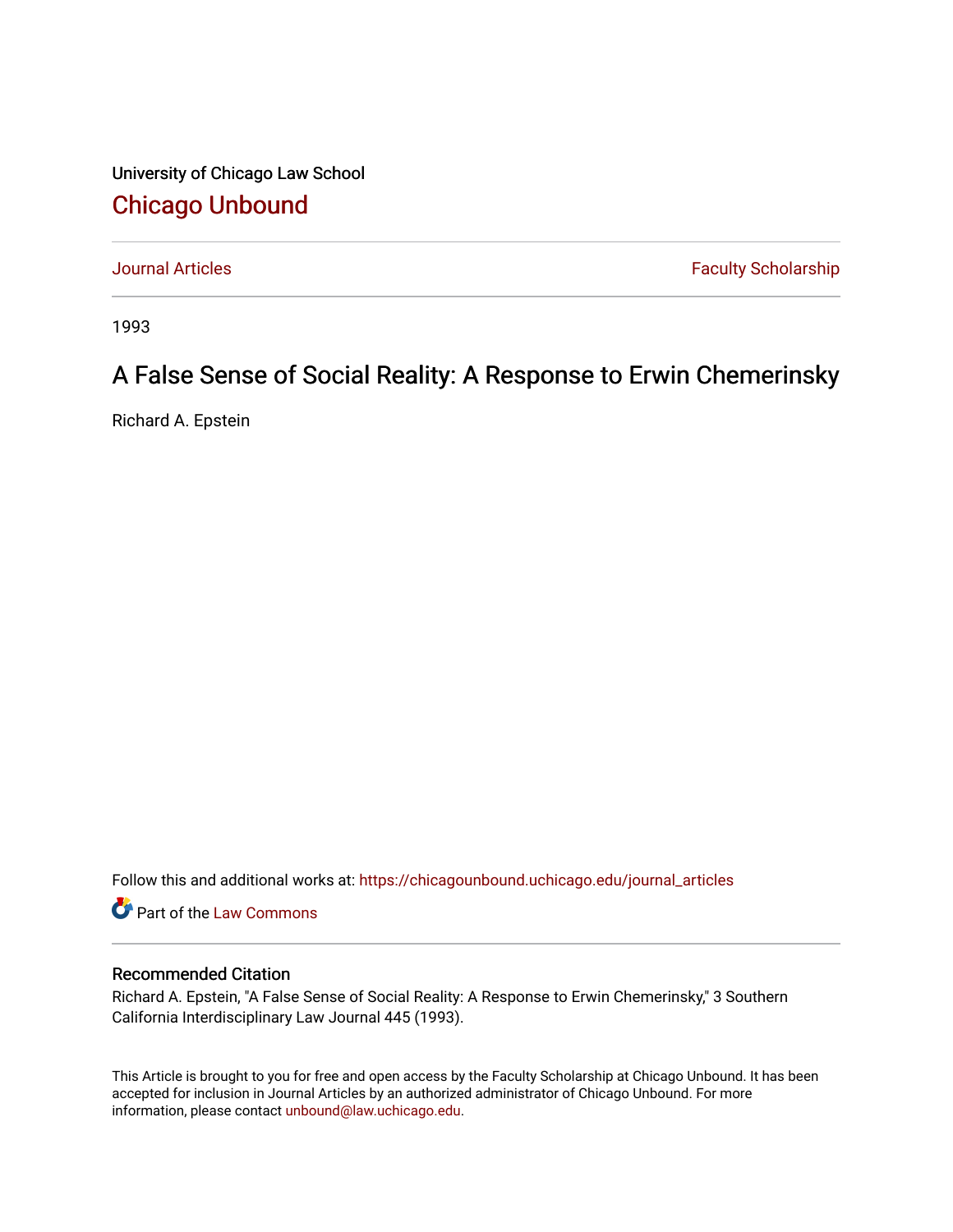### **FORUM**

# **A FALSE SENSE OF SOCIAL REALITY: A RESPONSE TO ERWIN CHEMERINSKY**

RICHARD A. EPSTEIN\*

Professor Chemerinsky's and my original remarks are like two ships passing in the night.<sup>1</sup> I advanced a series of theoretical and empirical arguments to indicate that all people would be better off with competitive markets and the repeal of the antidiscrimination laws. He in turn bypasses my initial points and develops independently the reasons why he believes that the enforcement of the employment discrimination laws remains necessary. The course he charts is one commonly traveled, so I will risk collision by responding to his points in the order he has made them.

The first step in his argument is to claim that without the antidiscrimination laws harmful employment discrimination would exist in the American market system.<sup>2</sup> Historically, he notes there were illustrations of discrimination against women and Jews in the years before 1964. And I dare say that such forms of discrimination still exist today. But he does not explain how it is that antidiscrimination laws change these deep-seated attitudes (if they are deep-seated) for the better. Nor does he give any account of the economic significance of the discrimination that he observed. The refusal of many mainline firms to hire Jewish lawyers led to the rise of predominantly Jewish firms. And the continued persistence of Jewish and non-Jewish firms today suggests that there are some organizational gains from a system which has both free entry and some levels of religious separation,

<sup>\*</sup> James Parker Hall Distinguished Professor of Law, University of Chicago Law School.

*<sup>1.</sup>* See Richard A. Epstein & Erwin Chemerinsky, *Should Title VII of the Civil Rights Act*  $of 1964$  *Be Repealed?, 2 S. CAL. INTERDISC. L.J.* 349 (1993).

<sup>2.</sup> *Id.* at **357.**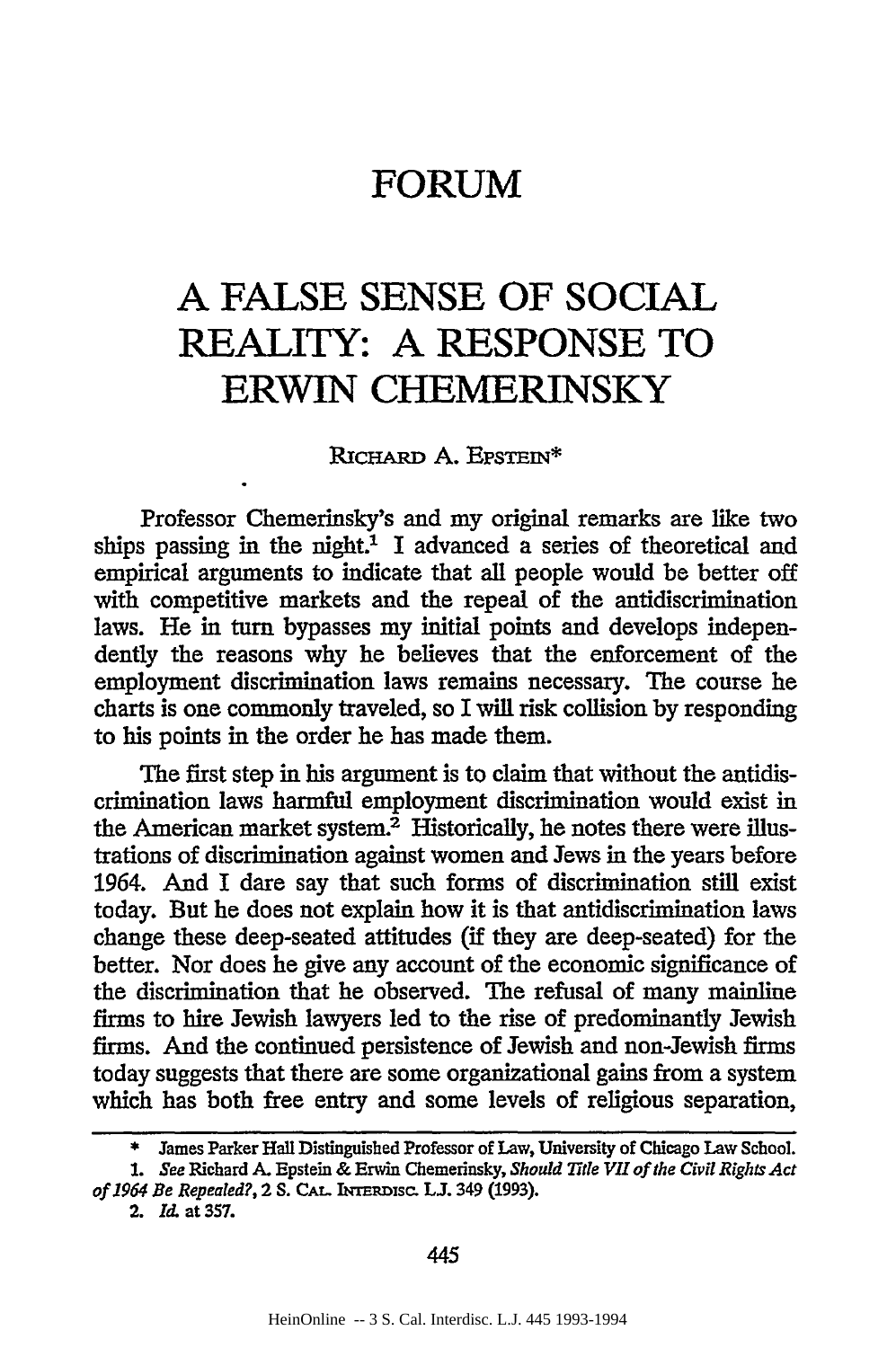even in commercial settings. In order for Chemerinsky's indictment to be credible, he would have to show that the wages of Jewish lawyers were lower than that of their rivals; or that their scope of opportunity was smaller; or that firms that cross cultural and national and religious lines have not been formed. He presents no evidence on any of these points.

The treatment of women in the legal profession raises somewhat different issues. For a whole variety of cultural reasons, women did not participate in the legal profession in large numbers before 1964, and there was doubtless some very considerable reluctance on the part of firms to hire the few women who were on the market. But here too it is evident that cultural attitudes were changing very rapidly through the 1950s and 1960s. I can recall that while women in law school were rare when I was a law student at Yale Law School from 1966 to 1968, the entire set of attitudes changed by 1970. I can recall, for example, in a discussion of the issue at USC in 1970 or 1971 that the late Judge Robert Kingsley mused aloud in a speech to USC law students that he would not hire any woman as his law clerk. Eyebrows were raised, but nothing was said. That attitude has largely disappeared, and I know of no litigation that spurred on the fundamental change outlook. Here is a case where the social expectations moved in parallel with the statutes. I doubt that the basic situation would be much different today even **if** the statute were never on the books. And I am quite sure that any effort to place a sex discrimination statute on the books when Sandra Day O'Connor graduated from Stanford Law School would have been a complete failure. The great advantage of the market is that it allows a minority to experiment when the majority is reluctant to do so—a point of great practical and theoretical importance. Title VII has had little if anything to do with the changes in the role of women in the legal marketplace. The basic economic forces and technological changes have pushed aside all resistance.

Professor Chemerinsky's second point is that "prejudice distorts employers' evaluation of employees."3 To his mind employers are a unitary class of individuals who cannot appreciate the skills that blacks, women, Jews, gays and lesbians bring to society. But again one asks for evidence to support the position. Jews and Asians have the highest income levels of any racial group. The income of gays and

3. *Id.*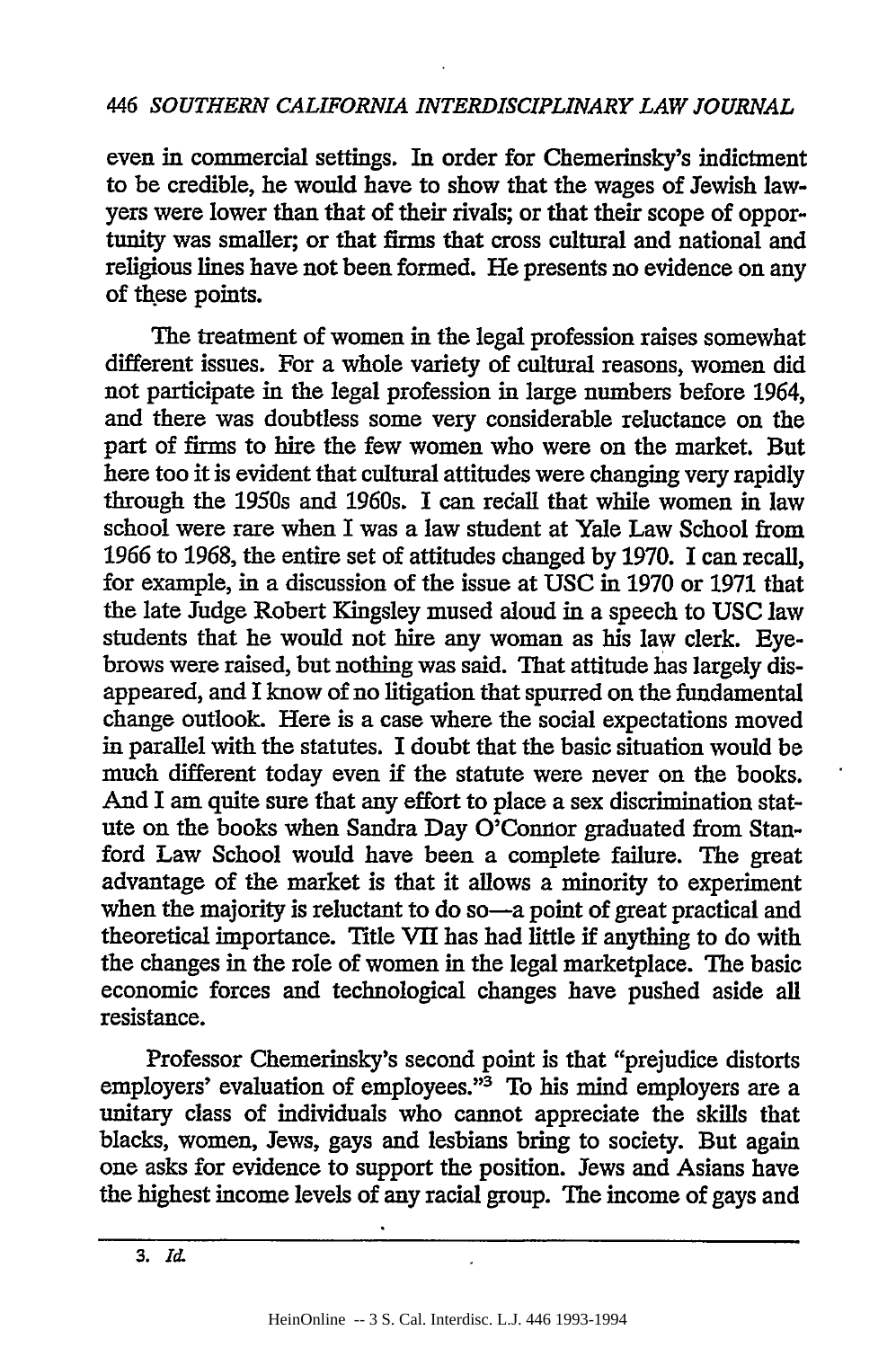lesbians, and their educational level, are well above the national averages. The income of blacks, while lower than that of whites, shows a very different picture when adjusted for education and experience. **If** one looked at blacks and whites of equal income, I would be stunned if they had equal education and experiential qualifications, so strong is the influence of affirmative action, which Professor Chemerinsky seems to regard as unrelated to the basic operation of employment markets. In *Forbidden Grounds,* I did say that all the *institutional dis*crimination that I have witnessed has been in favor of members of protected groups.<sup>4</sup> Professor Chemerinsky says this is "obviously not true."5 Apparently, he has never read the affirmative action guidelines for federal contractors or for accredited law schools, or the advertisements in the *Chronicle of Higher Education.*

In addition, Professor Chemerinsky fails to note how the aggressive use of Title VII makes it more difficult for employers to make meritocratic decisions. When standardized tests were first introduced, they were thought to serve as an antidote to the subjective impressions that employers might form of employees, and teachers of their students. But now these tests must meet often-impossible standards of verification before they can be used to screen prospective employees or evaluate existing ones. The reduced availability of tests forces employers to return again to their background estimates of the productive abilities of various groups. Thus Title VII deprives the market of the information that is needed to counter prejudice, and encourages covert reliance on the very stereotypes that Professor Chemerinsky deplores.

Professor Chemerinsky believes that markets also fail because *perceived* customer preferences will lead employers to ignore the abilities of their employees. His first mistake is to assume that all these customer preferences line up in the same fashion. Yet if men prefer male urologists, today women increasingly prefer to have female obstetricians. And in huge markets, such as health care generally, women are the dominant purchasers of services for the entire family. Matters of race are scarcely different. His vision of a monolithic set of employment preferences treats the diversity movement as though it had no influence on the patterns of employment, when it is not only

**<sup>4.</sup> RICHARD A. EPSTEIN, FORBIDDEN GROUNDS: THE CASE AGAINST EMPLOYMENT DIScmImWATON** LAws **503 (1992).**

**<sup>5.</sup>** See Epstein & Chemerinsky, supra note **1,** at **358.**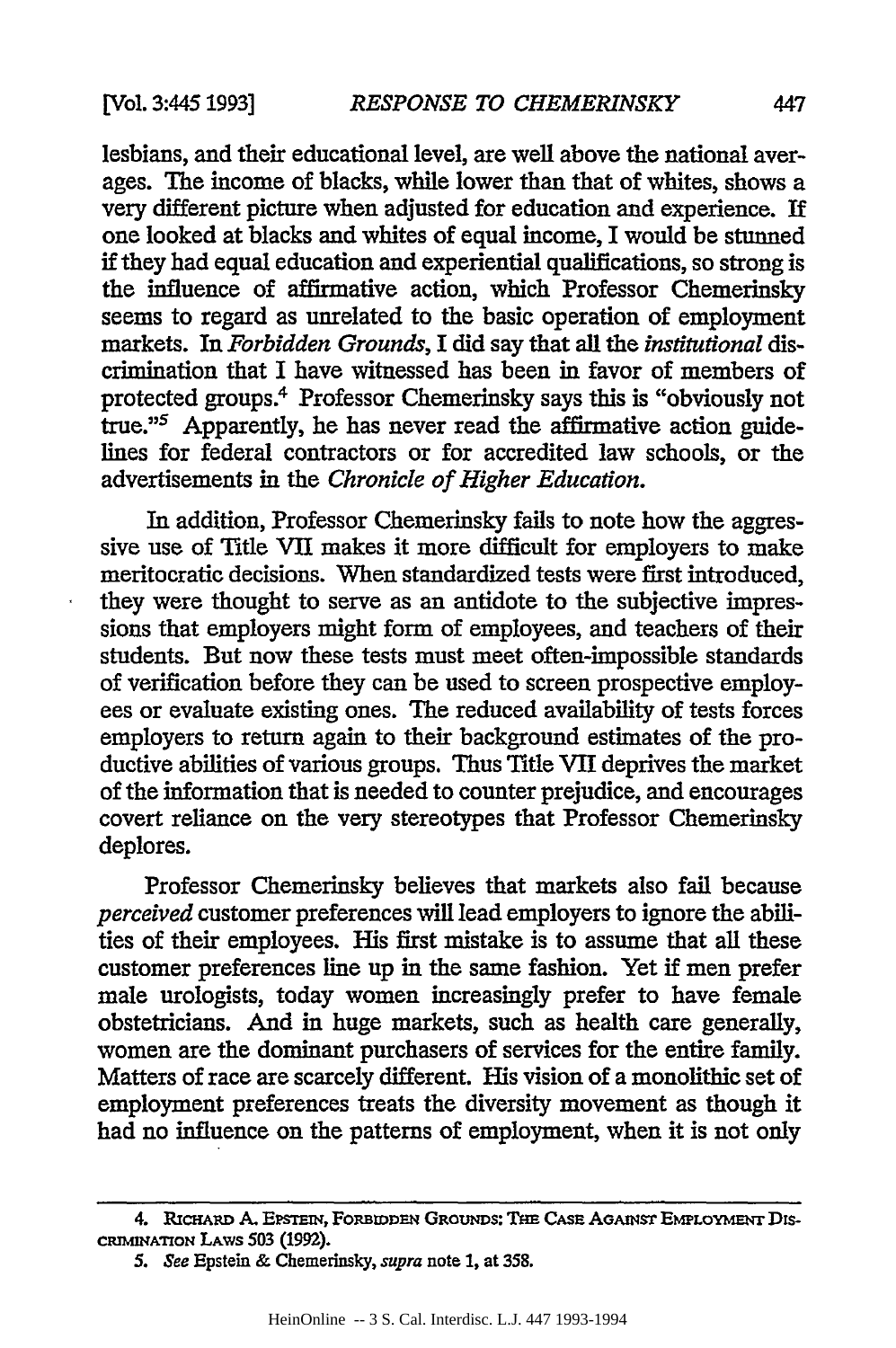the Clinton Administration that has imposed rigid racial and sex preferences in employment. While these practices are perfectly permissible for a private employer, they are wholly inappropriate for any government body. And in the midst of his lament, he might have taken note of the fact that for blue-collar workers male wages have dipped during the last decade, without there being any increase in female or minority wages over the same time period. The data support my general conclusion that the civil rights movement produces allocative losses, without generating any distributional gain to the current roster of protected classes.

Fourth, Professor Chemerinsky thinks that labor markets are so rigidly separated that Koreans will have to look to Koreans for jobs; blacks to blacks and so on. I do not know where he has obtained this vision of American labor markets as a form of South African apartheid or whether he has again failed to understand the powerful role that diversity plays as a business issue in businesses across the land. His own statement of "pervasive discrimination by the white community against these [minority] groups<sup>36</sup> is not an empirical observation, but a false declaration of faith.

Fifth, Professor Chemerinsky argues that the problem of sexual harassment is proof positive that employers do not care about sexual harassment.<sup>7</sup> But here too his position is not credible when measured against the evidence. The obvious point is that an employer does not wish to be held vicariously liable for the losses when one employee harasses another. Who can blame them for that? The enormous cottage industry that has arisen in the past half-dozen years in fashioning firm guidelines should not be taken as a sign of employer indifference on the issue. It is rather the hope that other devices less divisive and less expensive than litigation can be used to deal with the problem.

Professor Chemerinsky's other arguments fare no better than his initial salvo. In particular he thinks that I am wholly insensitive to the costs that discrimination places on employees who are subject to it. No one wants to deny that these costs exist (just as they exist with affirmative action programs as well). But again it is important to note the consequences of any individual rejection. Chemerinsky acts as though the disappointed applicant is shut out of the labor market altogether. He never asks whether the overall effect of the antidiscrimination law is to reduce the total number of opportunities; reduce

**<sup>6.</sup> Ia**

**<sup>7.</sup>** *Id-*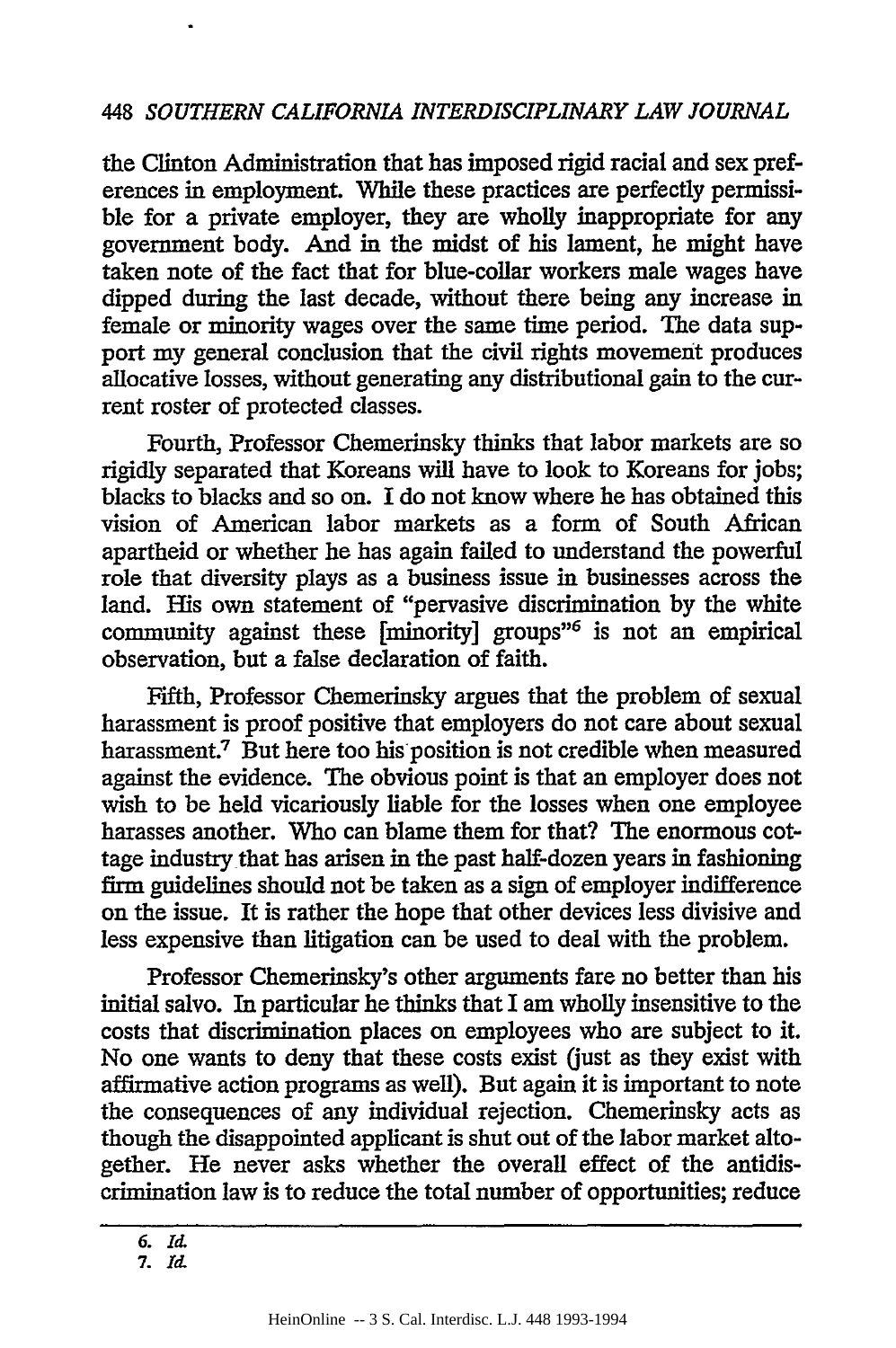the level of real wages; reduce the levels of employee mobility; and reduce the total number of jobs that the economy is able to generate. It is his policy on race that has been in effect for the past thirty years. Whey then attribute the massive malaise that has led to the Rodney King riots to a set of policies that would increase the overall job opportunities for blacks? When he laments the large number of uncounted people who have given up the search for jobs, he should remember that the antidiscrimination laws, like the minimum wage laws, constitute a legal barrier to entry that hurts the very persons he wants to help.

If his economic arguments will not wash, neither will Professor Chemerinsky's appeal to intuitive sense of fairness. To the extent that appeals of this sort have merit, they can be made to individual employers, many of whom will respond to their intrinsic force by altering their own hiring policies. But even if they do not, where is the offense against equality? This is not a situation where women and minorities are barred by law from entering the labor market. They can offer their services to anyone just the same as white men; they can seek to become employers just the same as white men. The issue is not equality, which open markets have in abundance. The question is whether an antidiscrimination law is worth the enormous systematic costs that it imposes on a market. Perhaps Professor Chemerinsky thinks that he can beat a competitive labor market with an expanded version of the *Federal Register.* But if so, he gives us no sense as to how.

Professor Chemerinsky is not only wrong in his assessment of the antidiscrimination laws but he woefully misunderstands the economic logic behind the principle of freedom of contract. The reason that the social presumption is set in its favor is that voluntary trade generates mutual gains for the parties. But this presumption is only a presumption, not a mindless absolute. The reason we do not allow the free sale of lead gasoline is because of its negative effects on third parties, effects that are not taken into account by either the firm that sells or the ordinary citizen who buys gasoline. There is no freedom of contract to commit a tort. But there are no similar third-party effects that an antidiscrimination law must address. To the contrary, even though the statute places its legal obligations *solely* on the employer, the restrictions that the statute requires are felt both by employers *and* employees. If the employer cannot pay the black worker a lower wage than the white worker, then the black worker cannot offer to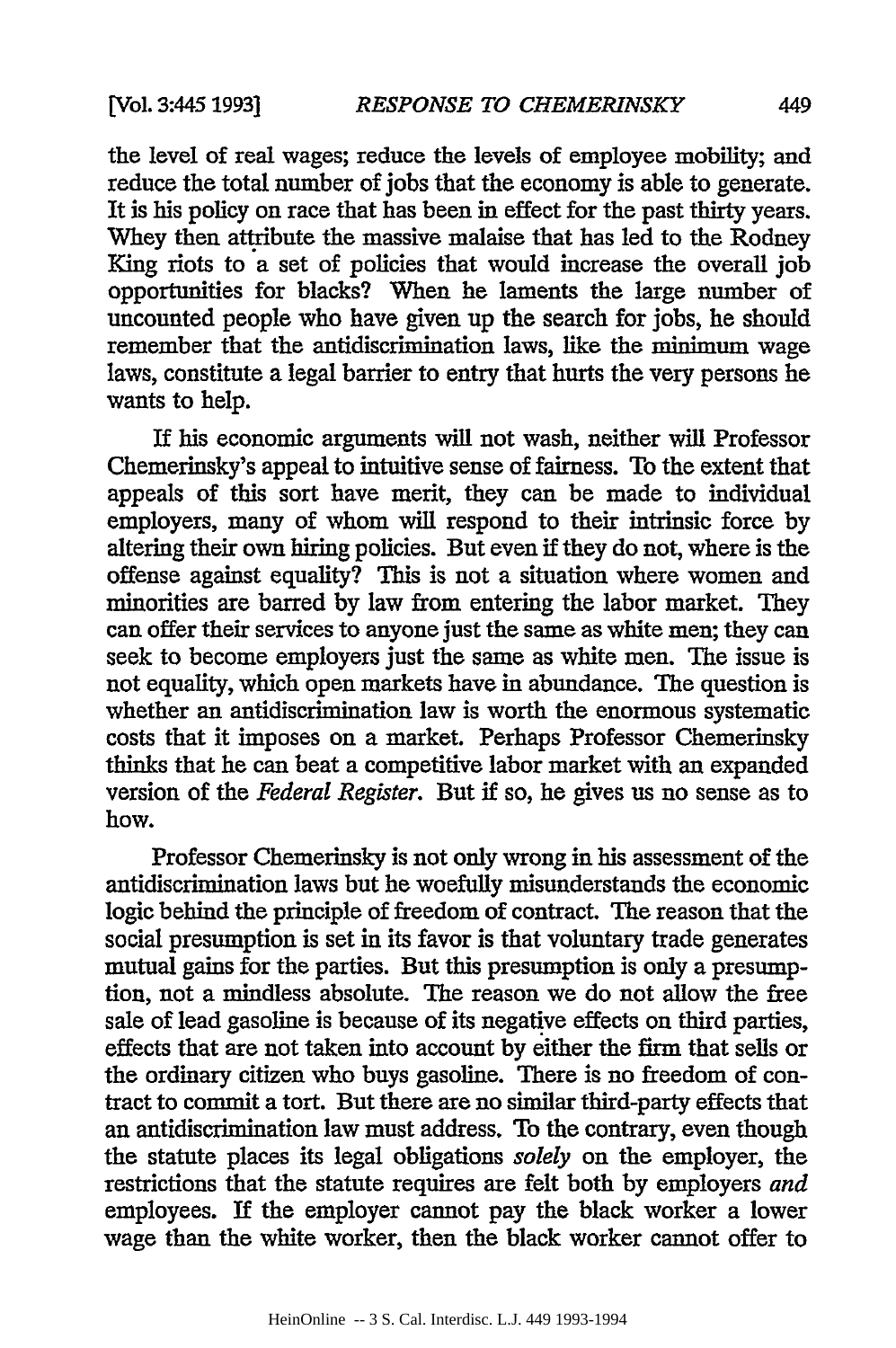work for that lower wage in order to gain the first needed step in the labor market. To assert that I would "expand the protection of freedom of contract for businesses at the expense of decreasing freedom of contract for individuals"8 is to treat freedom of contract as a negative or zero-sum game for the parties-employers will only prosper if employees lose. But that misconception overlooks the basic point that whatever its form, the employment discrimination laws restrict freedom for all parties. And that restriction is only justifiable by showing some social gain that markets could not achieve. Professor Chemerinsky identifies none.

Professor Chemerinsky writes as though he can show that gain by showing the success of the antidiscrimination laws. Success there surely is in one sense. There are lots of *changes* that can be attributed to the antidiscrimination laws. But there are not lots of *improvements* that can be attributable to them. Thus it is quite true that the Age Discrimination in Employment Act<sup>9</sup> works a chilling end to mandatory retirement. Here the ability of the Congress to implement this statute was never in doubt, for it is a simple matter to expunge all contractual provisions that require employers to retire at seventy or any other age. But what reasons are there to believe that this massive change helps employment markets. It has created major problems in dealing with employee pensions. It will reduce the mobility of labor. It will prevent the advancement of younger persons through the ranks. It will make businesses less able to compete in international markets. It will give over-seventy people full salary and full pension while those far younger than them must get along on far less when their family needs are far greater. In our own line of business—universities—it will lead to increased costs, curricular ossification and reduced educational innovation, points to which Congress and the civil rights movement are wholly oblivious. The costs of this misguided bit of Congressional mischief are evident to those who care to inquire. The net social benefits of overriding contracts that all persons, rich and poor, in all occupations have agreed to is nowhere demonstrated by Professor Chemerinsky or anyone else.

Nor does Professor Chemerinsky solve matters by referring to the flawed studies of Professor Blumrosen on the impact of the civil rights

*<sup>8.</sup> Id.* at 360.

**<sup>9.</sup>** Pub. L. No. 90-202, **81** Stat. **602 (1967)** (codified as amended at **29 U.S.C.** *§§* **621-634 (1982)).**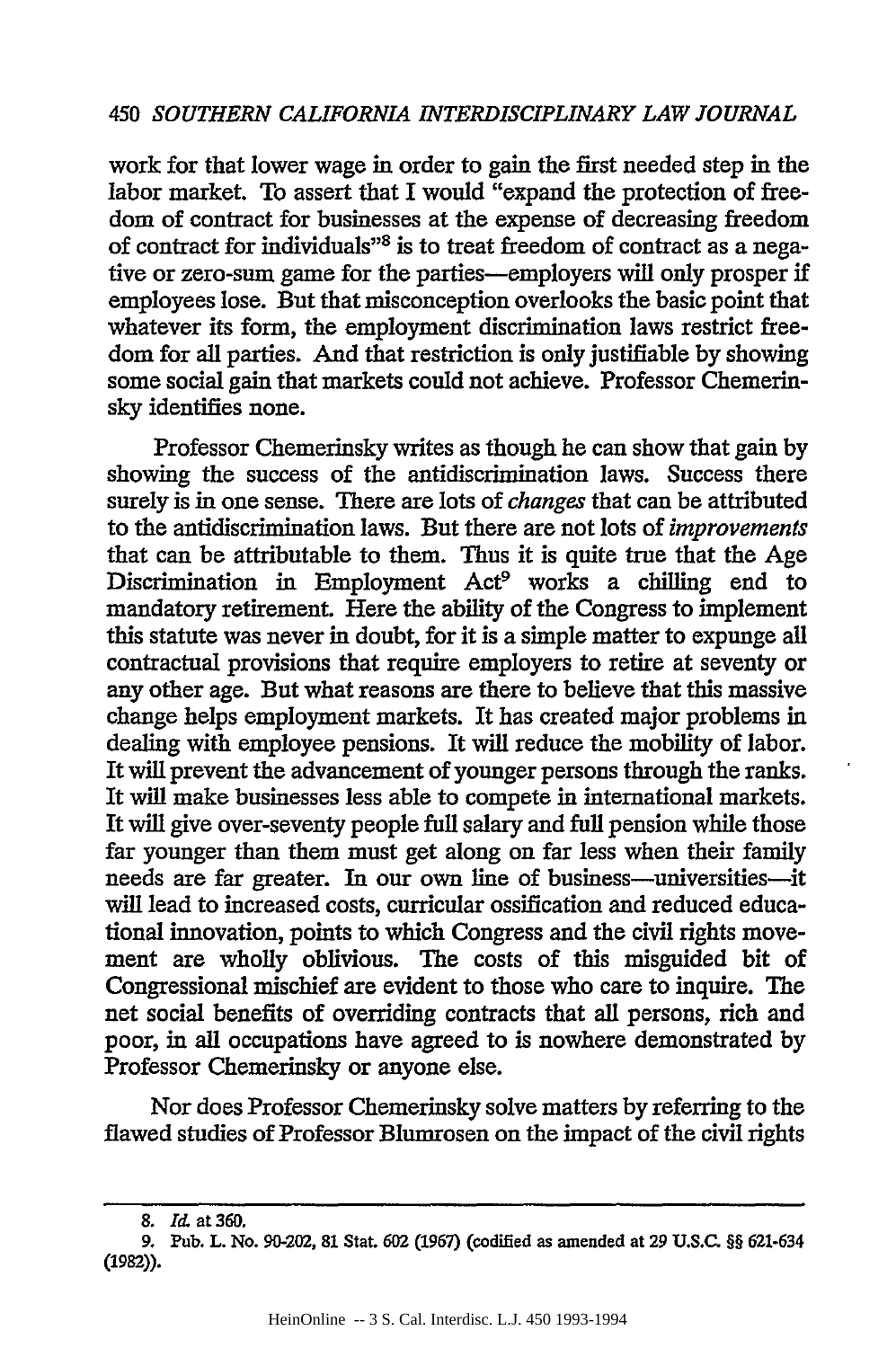acts.10 Initially it is a mistake to assume that all the shifts in occupational patterns post-1964 are attributable to the Civil Rights Act, given the persistent increases in black wages during the 1946-1964 period. And in any event the Blumrosen study has rightly been faulted by Professor James Heckman on the ground that it looks only at gross occupational categories and ignores the variations in wage data for individual workers within categories.11 When that closer examination is made, then there is no evidence that the wage gap between black and white has narrowed after 1975, notwithstanding the enormous public resources that have been devoted to the enforcement of the employment discrimination laws. Since black unemployment levels have risen as well, why then celebrate the good intentions of the civil rights laws when they do not have consequences to match?

The same can be said about sex discrimination as well. Why is there some great social advance in prohibiting airlines from choosing employees who meet the demands of their passengers? The stewardesses who are able to keep their jobs after they reach age thirty-two, or after they become pregnant, might rejoice in the decision. But what of the younger women who want these positions but are unable to obtain them? Likewise when airlines are forced to hire men as stewards, some women will miss out on jobs as well. At best it appears that Professor Chemerinsky favors a set of costly administrative changes that give one person a job when the employer prefers to hire someone else. In truth, it is unlikely that there will be a one-forone trade-off. If the airlines had been left to their own devices, then the total number of positions would have increased as well. Here too Professor Chemerinsky has shown that there has been coerced change, but he has not shown any improvement.

But what if we look at the broader wage data. It again shows how little good has come of the antidiscrimination laws. Ironically the wage differential between men and women in 1984 was just the same as it had been in 1955, before the civil rights acts went on the books: **63.9%** in 1955 and 63.7% in **1984.12** White women did not regain their 1955 wage levels with white men until 1987. A lot of explanations

**<sup>10.</sup>** Alfred W. Blumrosen, *Society in Transition I A Broader Congressional Agenda for Equal Employment-The Peace Dividend, Leapfrogging, and Other Matters,* **8 YAI.E L. & PoL'y REv. 257 (1990).**

*<sup>11.</sup> See* lames **J.** Heckman **&** *.* Hoult Verkerke, *Racial Disparity and Employment Discrimination Laws: An Economic Perspective,* **8 YALE** L. **& PoL'y RE v. 276 (1990).**

<sup>12.</sup> CLAUDIA GOLDIN, UNDERSTANDING THE GENDER GAP: AN ECONOMIC HISTORY OF **AMERICAN WOMEN 60-61 (1990).**